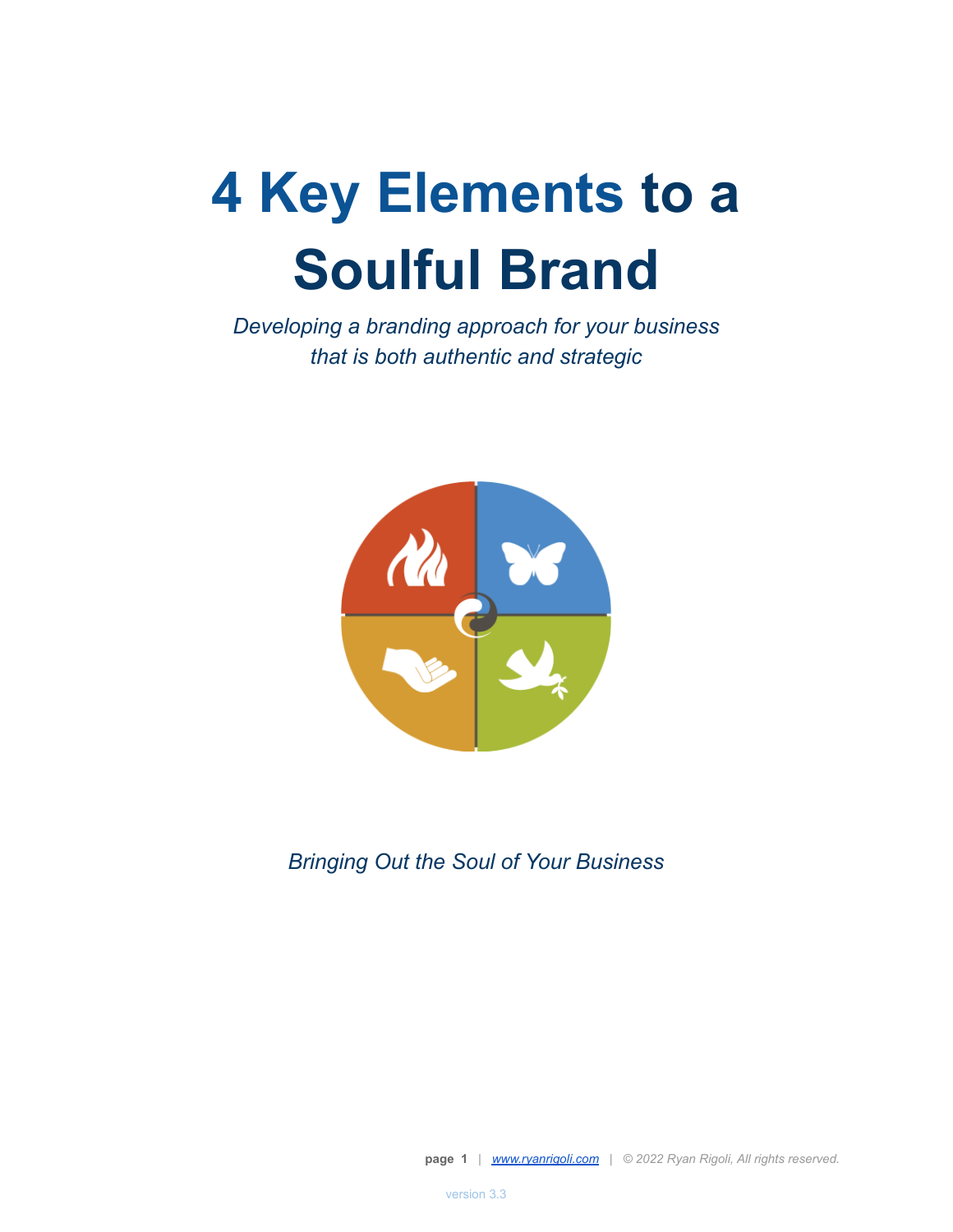

# **What is a** *Brand?*

A *brand* is akin to Socrates' invitation to *"know thyself."* It's a deep articulation of your business that helps you communicate your unique value to your best-fitting customer\* in the marketplace.

Not everyone will resonate with a brand, but your best-fitting customers will. And for those who do resonate, they will seek you out and stay engaged with you because YOU feel right FOR THEM.

You do a great service to yourself and others by knowing who you are and who you are not. **The ideal case:** *that you articulate your brand so well that you never feel like you have to sell potential customers on your product or service—you simply have to pay attention for the right resonance in your communications, which is exactly what they are doing with you.*

*\*I'll use "customer" throughout—however, this refers to clients, users, and donors as well.*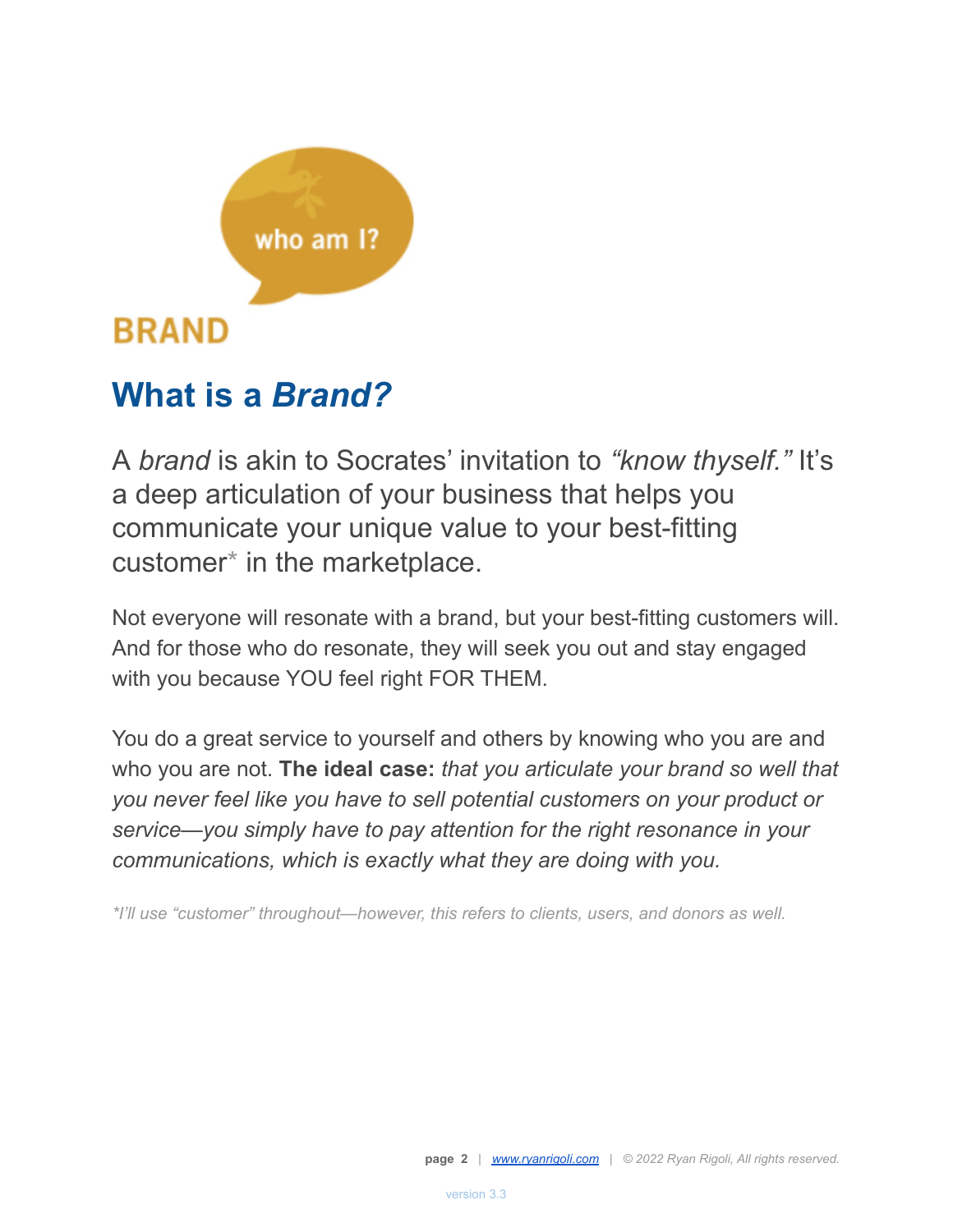

### **How does Messaging relate to a Brand?**

How you design your messaging will come from the clarity of your brand. There is no one-size-fits-all approach to messaging, especially for those who desire to express themselves authentically in the marketplace.

Your messaging will have as much of an impact on people as your product or service. Ideally, the two are interrelated, both carrying the energy of your vision for a better world.

If branding answers the question, *"who am I?"* messaging answers the question, *"given who I am, how do I express who I am?"*

Branding establishes the **context** (i.e. your topics) in which your communications will take place and **with whom**. Messaging is the **content** of those communications.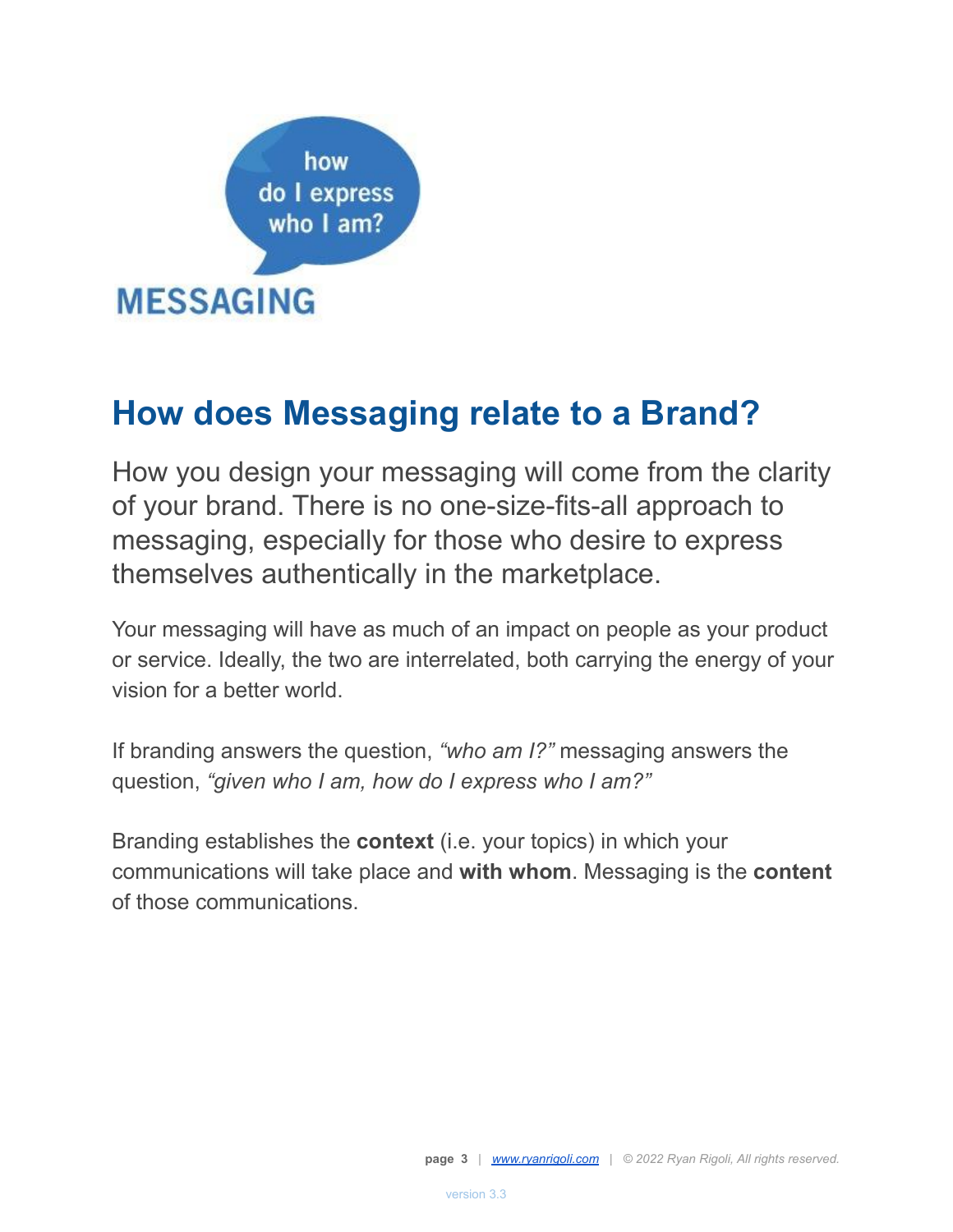### **When you** *skip* **the articulation of your Brand**

A lot of businesses try to create their taglines, promotional copy, and their offers before articulating their brand. As a result, they:

- Think anyone and everyone is a potential customer and don't spend their own and other people's time wisely,
- Try to sell from a place of *convincing* rather than *resonating* and come across as a type of business they don't want to be *(i.e. desperate, pushy, or unclear),*
- Have a harder time being themselves in the context of business.
- Feel disconnected from a sense of meaning behind their work.

### **When you Embody your Brand**

Some businesses try to articulate their brand without paying attention to how they match up with who they say they are.

This is about *embodiment*.

If there is anything out of alignment between how you present yourself and how you embody your values and message, you may create confusion for others. This does not mean being perfect—it means being real with yourself and others: in other words, authentic.

Brands that have a hard time with embodiment:

- Say they are one thing and then act another way.
- Try not to be anything and therefore don't resonate with others.
- Try to be everything and therefore don't resonate with others.

When you practice embodying who you are and what you stand for, you're helping to:

- Develop trust with customers in the marketplace
- Pave the way for a new movement of authenticity that is resonating with today's customers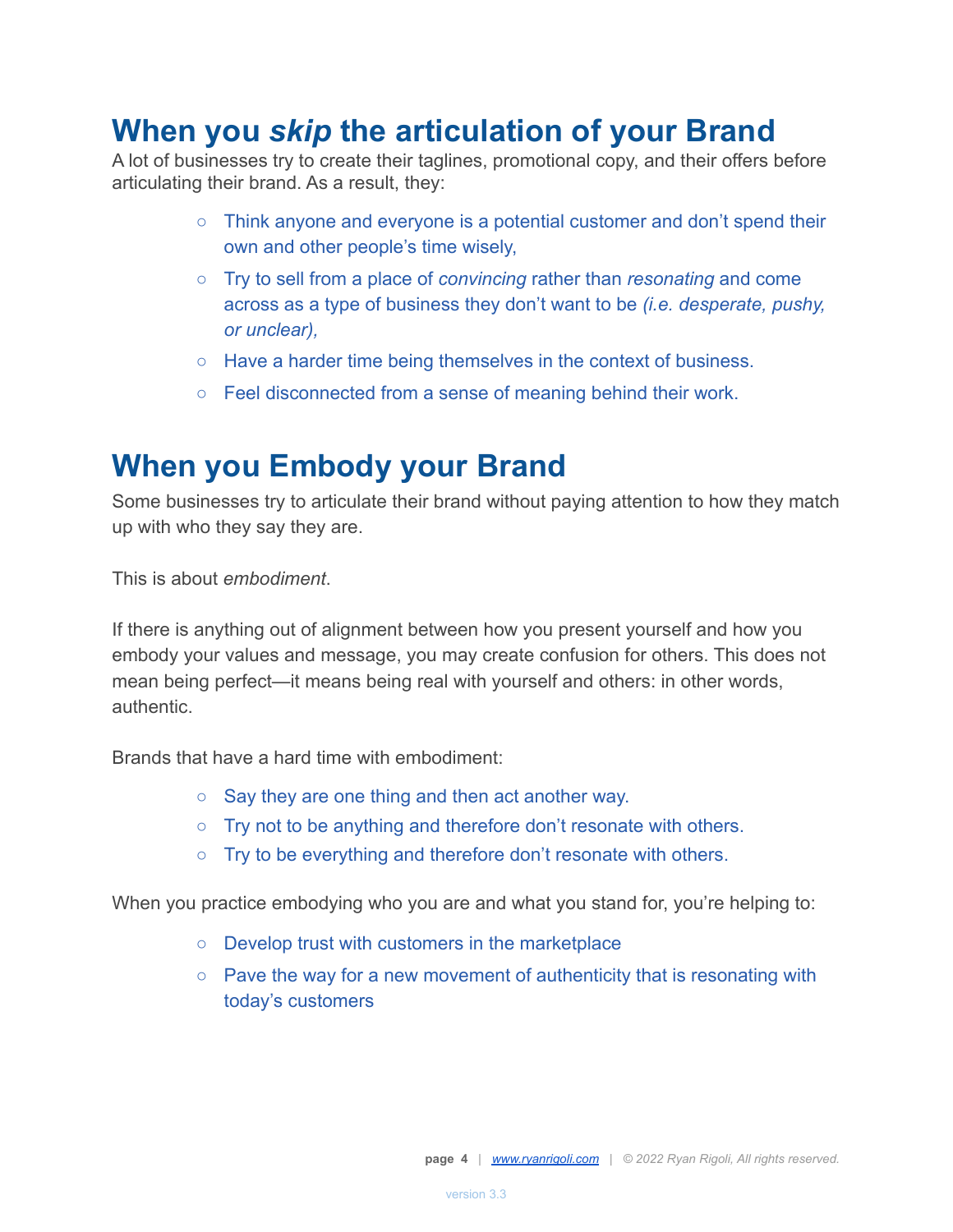### **Uncovering Your Brand**

You'll have the hardest time seeing your own brand clearly because it's something that emanates from you. Uncovering your brand is just like any other inner work—it takes attention, self-exploration, feedback from others, and an intention to expand more deeply into your potential as a leader in the marketplace.

I define a brand as a harmony between these 4 elements:

- **WHY** you're in business
- **WHO** you wish to serve
- **HOW** you uniquely serve
- **WHAT** your customers gain after engaging with your service/product

### **What follows is a structure for Brand clarity**

As you know, building a business includes strategy related to: *pricing, messaging, self-promotion, etc...*

In this ebook, I won't be addressing those. Instead, I will be highlighting what's often missing in a business' sense of self and others and, as a result, hinders the development of meaningful and clear communications.

A nice side-effect of clarifying your brand is that when you know what you're really up to with your brand, you can save a lot of time and money *(as well as frustration and confusion)* when it comes to deciding:

- The messages you want to leave people with
- How to spend your **marketing budget** and focus your **marketing activities**
- Which **business model and partnerships** are in alignment for you (and which are not)

In this guide, I've broken down the *4 Key Elements to a Soulful Brand*. Follow the structure below to make sure you've covered these essential elements before moving into messaging or marketing.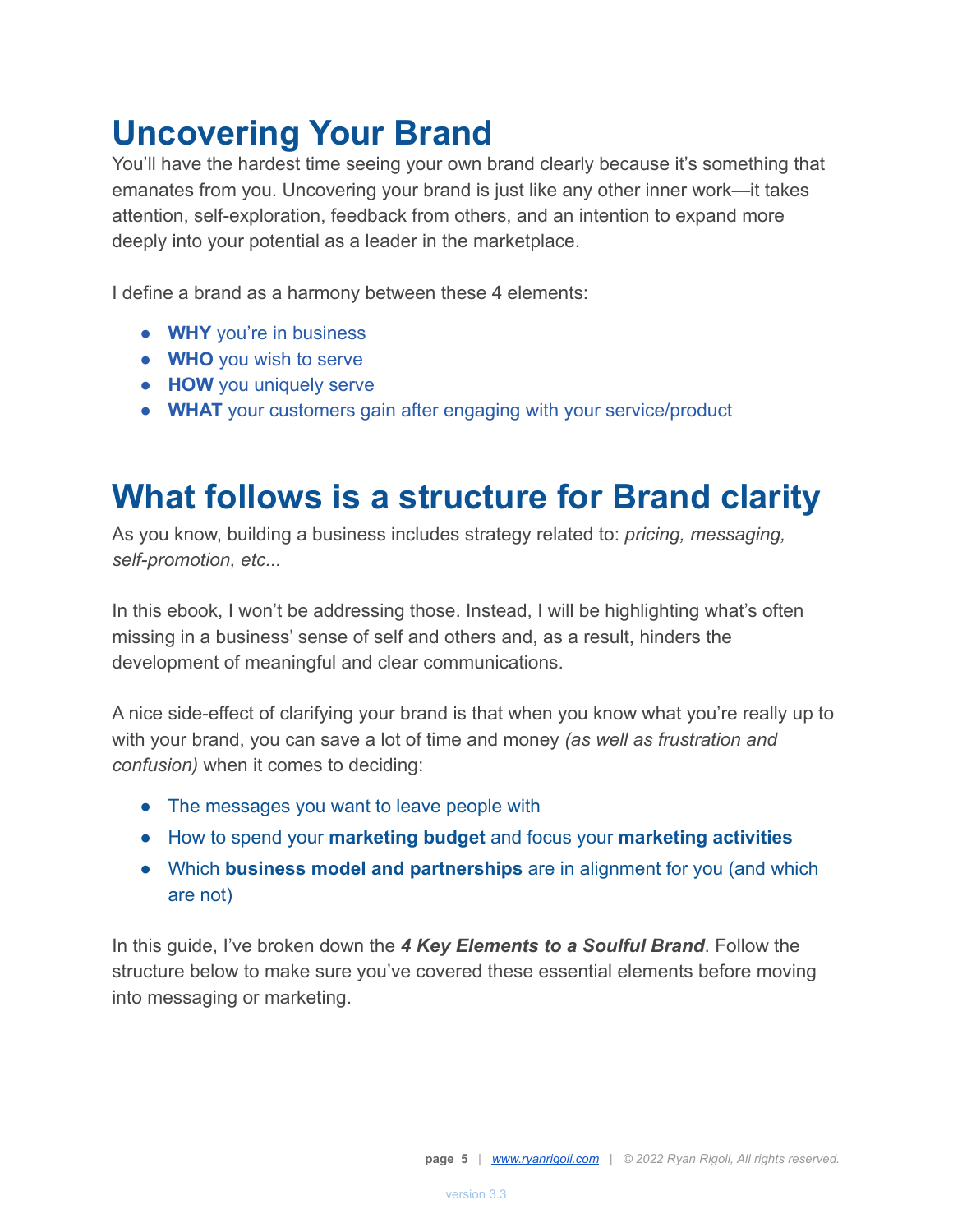

*It feels like the internal inspiration and commitment.*

To have a business that inspires you and your potential customers, you must understand the source of your inspiration. From this place, you can stay connected to yourself while sharing your contribution with others.



#### **Uncover Your** *'Why'***:**

- 1. **Story:** Identify experiences (possibly to share) that inspired the creation of your business and that hold key learnings which guide how you now serve.
- 2. **Stands:** Identify the core principles you are committed to and that make your business important to you. They guide how you live your life, do your work, and grow yourself & your business.
- 3. **Vision / Mission:** Use the above to articulate and inspire the world you'd like to help create for a community of people (Vision). Then identify what your role is in bringing that vision to life (Mission).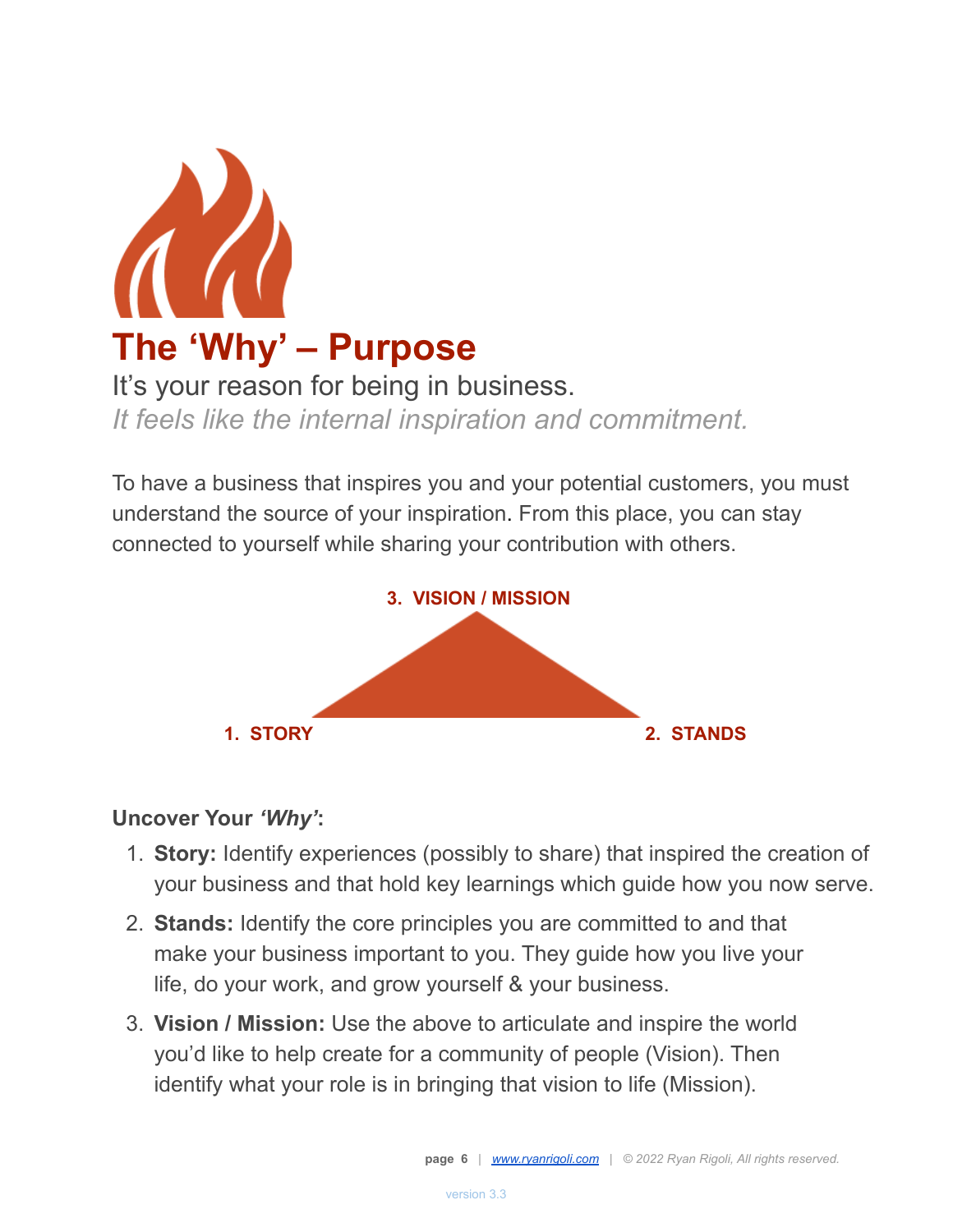

### **The 'Who' – Customers**

It's the customers you will focus your marketing on. *It feels like a conversation—listening and responding.*

It's important to honor your past, present, and future customers by truly understanding their concerns and what they care about. This clarity allows you to offer them what *they* say they want, intuit what *they* need, and communicate in language *they* understand.



#### **Uncover Your** *'Who'***:**

- 1. **Attributes**: Identify the common characteristics of a specific customer group, or groups, that you can bring your curiosity and experience to—a kind of person you care about and understand *(or are willing to understand).*
- 2. **Challenges**: Listen for what they say is a problem, as well as what you observe is holding them back *(pay attention to the language they use).*
- 3. **Aspirations**: Listen for what they want and the new possibilities they want to live into *(pay attention to the language they use).*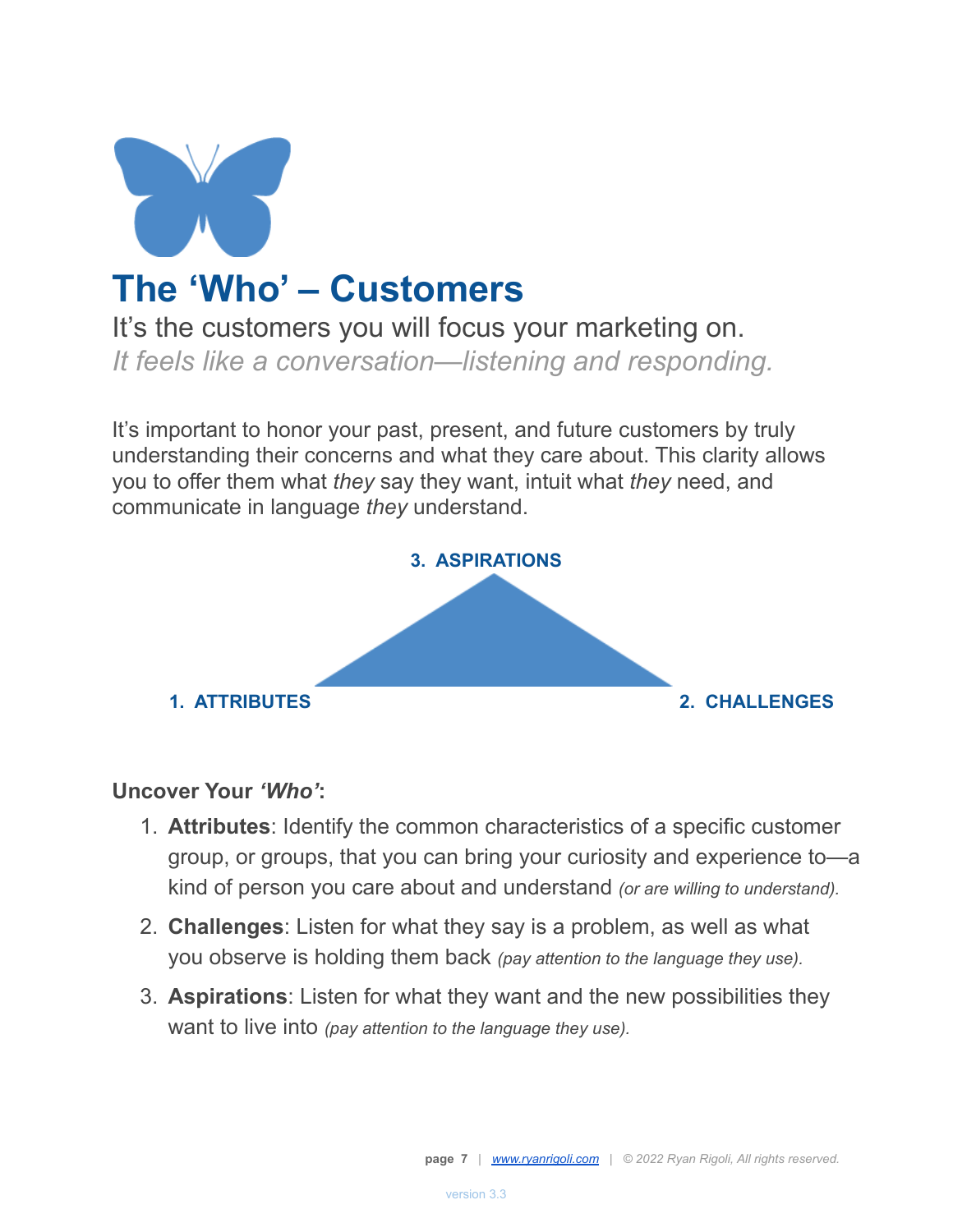

# **The 'How' – Unique Approach**

It's the unique attributes, common across your offerings. *It feels like the way in which you serve your customers.*

Customers choose you for a reason. It's not about being better, it's about being right for them. Different strokes resonate with different folks. When people refer you, they are probably giving clues to your *'HOW'* by saying, *"you need to work with (so and so) because of how they (x, y, and z) ."*



#### **Uncover Your** *'How'***:**

- 1. **Gifts:** Identify what you do naturally & the qualities people experience in & around you. Ask clients and colleagues how they experience you. *(then look for what you keep hearing consistently and let it in : )*
- 2. **Skills:** List the skills & credentials that bring expertise, knowledge, and grounding to your approach.
- 3. **Approach:** Identify the method/s and/or innovation/s that you are bringing to the market in a way that your potential clients can see as valuable *(you will need to test and practice this).*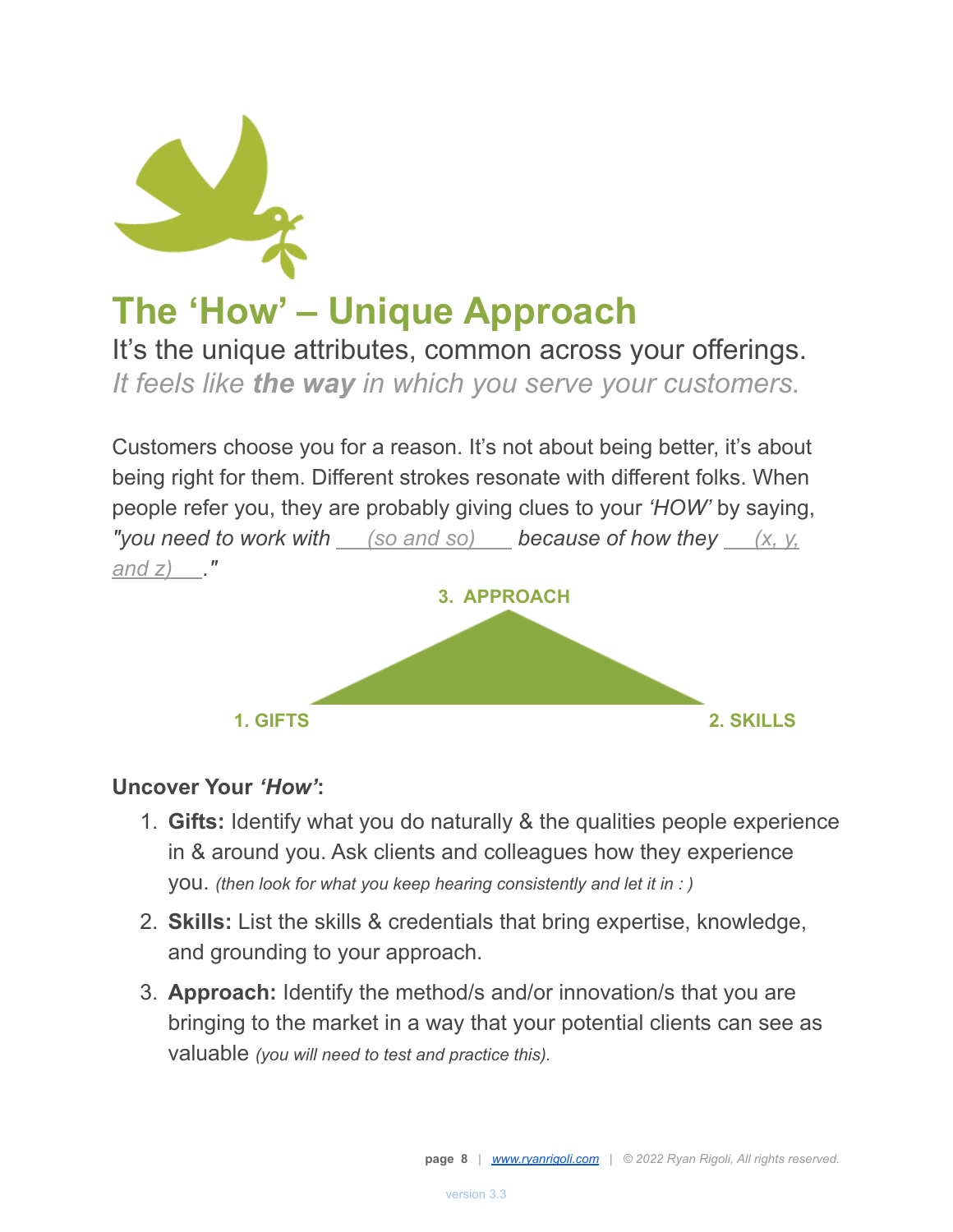

## **The 'What' – Service & Outcome**

It's the offers that create customer-desired results. *It feels like what they walk away with.*

The tangible deliverables invite your customers to engage with you and benefit from your essential gifts, while the experiential value you provide keeps them engaged.



#### **Uncover Your** *'What'***:**

- 1. **Offers:** Develop your offer/s (services and/or products) based on what your community needs AND what you love to do.
- 2. **Benefits:** Identify both the inner shifts and external results that your customers get from each service/product you offer. *(keep in mind, this is about how their lives are enriched beyond interacting with your product or service)*
- 3. **Core Outcome:** Uncover the most common outcome that customers are taking away from working with you across all of your offers.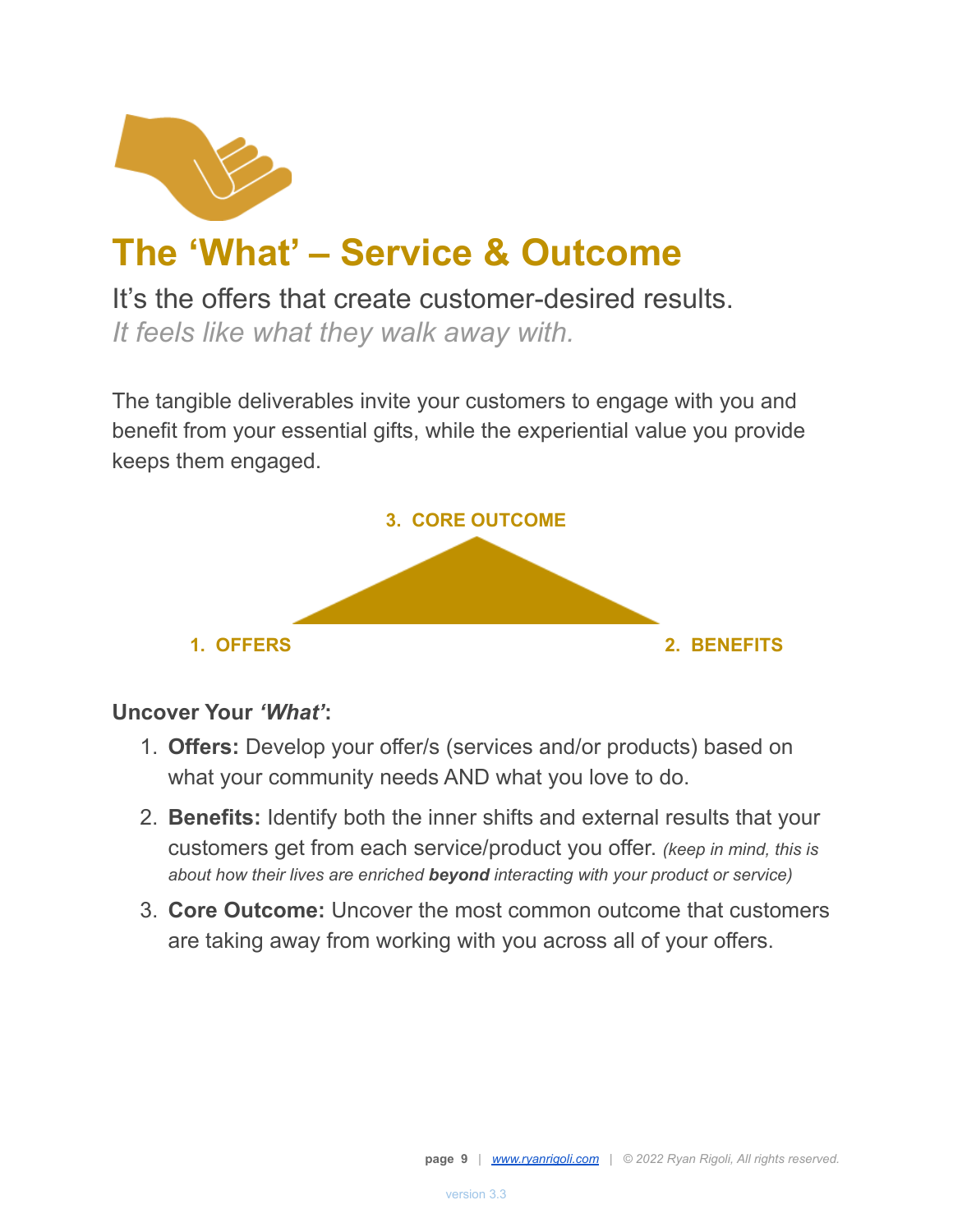

### It's the unification of the elements. *It feels like a guiding light for the entire brand.*

If your key elements don't relate to each other, your brand will feel disjointed. On the other hand, when your **4 Key Elements** are aligned, you've tapped into the sweet spot—the flow—and you have a business brand that can be expressed in a meaningful and relatable way.



#### **Check for Cohesion Between your** *4 Key Elements***:**

- 1. Does your ideal customer resonate with your purpose, approach and outcome?
- 2. Does your outcome get delivered by way of your approach and specifically address your ideal customer's needs?
- 3. Does your approach address a particular outcome that resonates with your ideal customer, in service of your larger purpose?

#### **Create your essence, or common thread between all elements:**

 $\bullet$  If you had to use only a few words (like 2–5), what would you say to remind you what it all comes down to at the end of the day?